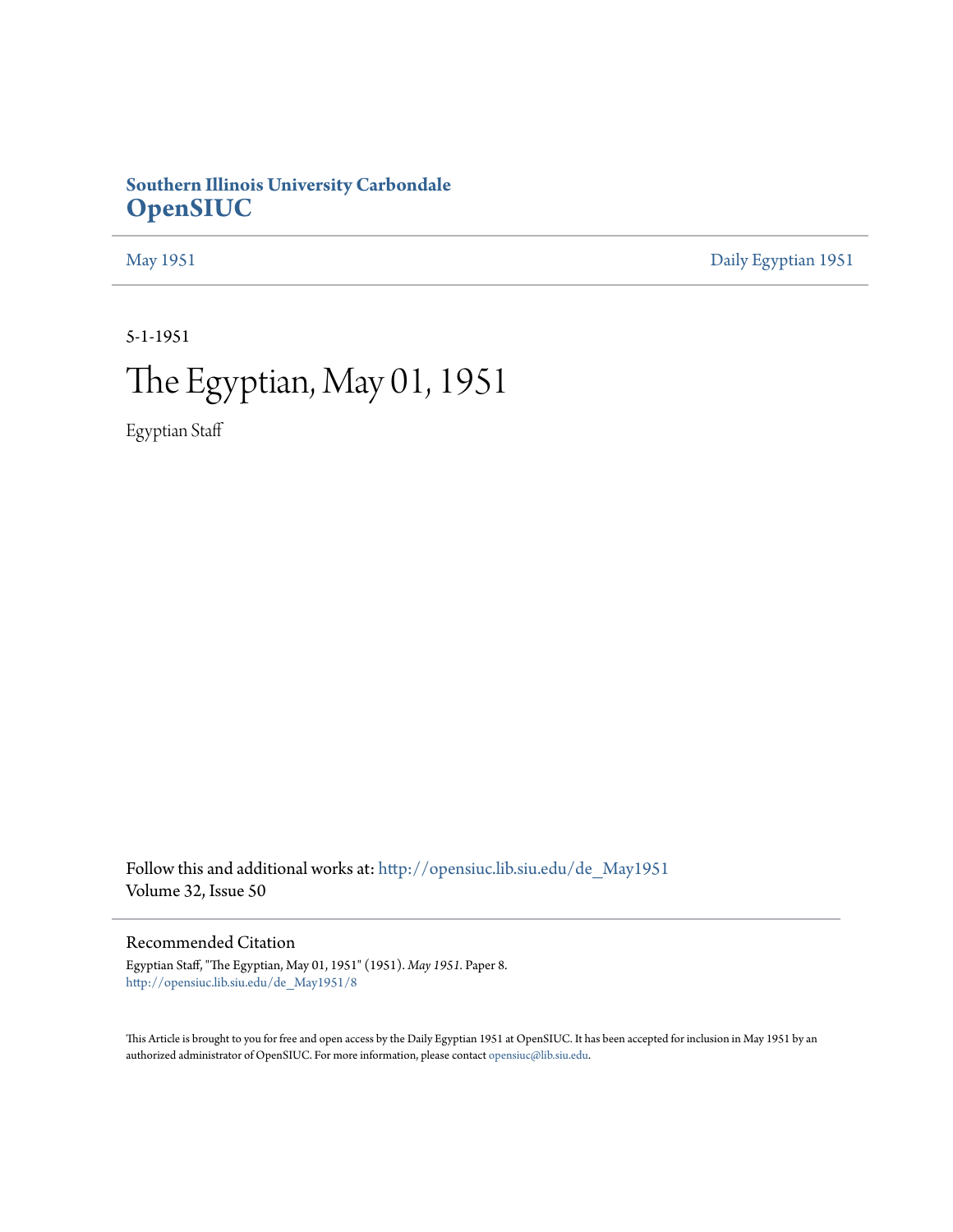# Marge Risley Chosen Miss Southern of 1951



### SOUTHERN ILLINOIS UNIVERSITY

Vol. 32, No. 50  $*$  Single Copy 3c  $*$  Carbondale, III., May 1, 1951

## Assembly Launches *Sloan Gets Lead*<br>Computer **Driver In Spring Play** Campus WSSF Drive *In Spring Play* **Law** *Dempus WSSF Drive*  $\int_{\text{Tom Sloan will play the lead role} }$

George Cvikevic, a World Student Service Fund field worker who' has had experience in Germany and other war torn countries, spoke in an assembly yesterday which launched the World'Student Service Fund drive here on campus.

Offices of the Personnel Deans and Miss Maxine Vogely, director of Anthony Hall, held a silver coffee hour for tho benefit of the WSSF and in hoaor of George Cvikevic, speaker at the assembly, yesterday prior to the assembly. All faculty members were in vited to the coffee hour.

A second feature of the assembly was an all-school auction, the p;oceeds of which went to the WS SF. Pat Randle served as master of ceremon ies and auctioneer. Groups and individuals made bids on various acts and donations.

HEADING THE LIST of auctioned articles were six steak dinners in President D. W. Morris' home. The dinners went to the six highest bidders. The Phi Mu Alpha quartet was auctioned off as singing waiters to organized houses. Auctioned off as waitresses were Audrey Mayer, Marguerite Williams, Marv Jo Zumcr, and Virginia Stringer.

were a cake from Sobery's Bakery. Education (Women's) ....4:00 Baptist missionary to China since **Faculty To Perform** properation was good," said Dia-<br>piano selections by Chuck White, Tuesday, June 5 1916. will speak at th

ment's function will be to teach The Dean of Women's office most recent in conjunction with subjects in high school library Miss Dorothy Burge, libratian of has been holding the coffee hours Dr. G. K. Plochmann in the seri

in the spring play "Blithe Spirit" to be presented in Shryock auditorium May 22, 23 and 24 at  $8:00 \text{ p. m.}$ 

8:00 p. m. Sloan will play the part of Charles Condomines, a middle aged author, who is found in a very humorous predicament in the

play. Others in Ihe cast include Carolyn Reed, Phyllis Alverson, Dorthy Ann Patterson. Donald Manners, James Sprinkle, Jo Ann Eblen, Sue Smith, Betty Jeanne McConnell, and Carol Krusen.

THE SEATING USED for the<br>play will be arena style. The audeircle around the players.<br>The play "Under the Gas Light,"

technical production. according to Dr. Archibald McLeod, associate professor of speech and director of<br>the play.

# Leadership Meet

June 1-2 has been set for the date of Southern's first Leadership Conference which is being sponsored by the Student Council and the Personnel Deans' offices.

During the conference old and new officers of all campus organizations will meet to discuss the possibilities and responsibilities of lead*ers* on the campus.

The conference will consist of two sessions-one to be held June. 1 and the second on June' 2. A main speaker will be obtained to lead several discussions. Tentative play will be arena style. The aud-<br>lends are that the conference will ence will ence will be held at Giant City Park.

The play "Under the Gas Light,"  $\begin{bmatrix} A & PLANNING & COMMITTEE \\ A & PLANNING & COMMITTE \\ which was originally scheduled for  $\begin{bmatrix} has been organized by the Student \end{bmatrix}$$ has been organized by the Student<br>Council. It consists of Dean I. the spring play had to be substitu- Council. It consists of Dean I.<br>Ied because it was a very involved Clark Davis and Dean Leah Farr. ted because it was a very involved Clark Davis and Dean Leah Farr, technical production, according to and Bob Smith, Dave Stahlberg, Bud Parker, and Bill Waters, Stu-

Money collected in the WSSF 10 o'clock classes ........ 8:00 Dr. Connely, besides having music faculty will be jointly fea- [Kappa Delta Alpha took second drive here on campus will be turn- Sociology 101. Sociology 101. The second wide experience as an evangelistic fured in a violin-piano sonata re- place with a huge whale, spouting<br>ed over to the national WSSF 3 o'clock cla

Muller Named Chairman run for two clock hours, except for will speak in special services in the 108," Beethoven's "Spring Sonata, opus during Spring Festival time.

structure at one of the transies for senior women will be held this Symphony orchestra.<br>will be held at the last meeting of  $\left| \right|_{\text{a}}^{\text{ferm}}$  and  $\left| \right|$ . The Dean of Women's Fischer has made

## Coronation At Dance Climaxes SIU Festival

Marge Risley, a beautiful Southern coed from Dah) gren, was officially crowned Miss Southern of 1951 last Saturday night at the Spring Festival dance, featuring the music of Woody Herman. Miss Risley's coronation by president D. W. Morris climaxed the festival's activities, and she will  $\overline{\text{SIO}}$  To Hold First and the content of majoring in Kahmann served as measured as  $\overline{\text{SIO}}$  To Hold First home economics and minoring in Kahmann served as measured as  $\overline{\text{SIO}}$ 

home economics and minoring in ceremonies at the dance.<br>English, Miss Risley won out over Eastinal originals start made up the Miss Southern court.<br>Other finalists were: Pat Taylor,



### **MARCE RISLEV**

Audrey Mayer, Marguerite Williams, and Jean Nierman. The entire Miss Southern contest was here.<br>judged by Southern Illinois pho- Woody Herman cut loose with In Council members.<br>Committees for various phases tographers.

**Schedule Released, Will be announced at a later date.** Was beautiful vocalist Dolly Hous- was especially appreciative of Her-<br>tion. Herman played a one-hour more to Halls- a lovely girl of<br>Mission Carry **To Bo.** (the danc Herman played a one-hour concert in the auditorium prior to<br>the dance. The entire Miss South-

college of education. The depart- the class-s in the camination week. The Dean of Women's office at 2:30 p. m.<br>In Dean of Women's office most recent in conjunction with baugh, sponsor.<br>
The Dean of Women's office most rece subjects in high school library Miss Dorothy Burge, libratian of has been holding the coffee hours Dr. G. K. Plochmann in the series Chairman Diamond had words work for students in Southern Illi- the West Phoenix. High School, in honor of graduating senior wom- of three lecture-recitals of Beetho- of praise for his steering commit-<br>nois. [Phoenix, Arizona, will teach two en. Any

A college junior majoring in Kahmann served as master of

English, Miss Risley won out over Festival activities started off Fri-<br>four other Southern beauties, who  $\frac{1}{\text{day}}$  afternoon in the auditorium with the Miss Southern contest. Also at the assembly, Dr. Charles D. Tenney officially presented the<br>Southern Saluki flag to the student bounded balaxi ring to the statements body. Friday evening, the vaude-<br>ville show, "Southern Scandals," held forth. Some 15 acts combined to give this original presentation.

The weather couldn't have been better for the festival period, and Saturday's list of events proved to be successful as a result of the blue skies. A parade, consisting of two marching bands, the Miss Southern finalists, and approximately 20<br>floats, was held Saturday morning through downtown Carbondale.

SATURDAY afternoon, a track meet was held with Eastern Illinois State, with Eastern winning, 7014 to 601/2. Also beld Saturday afternoon was the big Carnival-Midway on the old football field. Concessions, tent shows, and carnival stands constituted the celebrations

graphers.<br>graphers. **WOODY HERMAN'S** orchestra<sup>l</sup> cert early Saturday night, much to of the conference will be set up at WOODY HERMAN'S orchestra cert early Saturday night, much to a meeting of the planning commit-<br>shared the spotlight with Miss Ris- the delight of the appreciative aud-**Spring Final Exam** the plans for the conference As to the dance Saturday night. These At the dance his music was<br>Definite plans for the conference Also featured with Herman's Herd Sweet and slow, and the crowd Definite plans for the conference Also featured with Herman's Herd Sweet and slow, and the crowd<br>will be announced at a later date. Was beautiful vocalist Dolly Hous-1 was especially appreciative of Her-

Monday, June 4<br>8 o'clock classes ......... 8:00 **Missionary To Be**<br>Government 101 and 231 ...11:00 **Conceber of CILE** Government 101 and 231 ...11:00 Speaker at SIU **Indianally** local radio station. Joe Harding could rightly be termed a success. I o'clock classes .......... 1:30 *pea* er a handled the radio work, and Jim "Most of us felt that all Ihe events <sup>~</sup>Fre<;hman Phvsical ""'ere very well attended, and co- Other articles on the auction Jist Educatl'on -(Wonlen",) ... Dr. Frank Connely. Southern operation was good," said Dia- were a c~ke from Sober\"~ Bakery, .~ 4:0U Bapti~1 mi!'!sionary to China since F It T P rf d' h k

and Georgia Greenwood. who reo 9 o'clock classes ......... 800 EmphaSiS "eek serVices to be held At v,'ol"n-PIG' no Recl'tal I' Chi Delta Chi won first prize centlv won the title of Miss Car- HIStory 103 ......... 1 1 '00 lat the Bap"" Foundation today . h I A f1 .th . - 2 . J k I 1 1,.0 In tee ass oat, WI an mter- bondale. 0 c DC We~~~~~sav, June 6 - and tomorrow . T~o members. of th~ .Southern I p~ret3tien of a movable airplane. organization which will in turn Thur~djJv June 7 .. "'tl~ founder and prmclpal of the Little Theatre. Acres took firM in class 'B with a give food. clothing, books. etc. to 1 1 o'clock classe',' .... 800 I Baptist Boys' School at TSlOlng, Pianist Gilbert R. Fischer and bulgy bWdget. and the Ag Club needy college students the world 12 o'clock classes . 1 I 00 Shantung. violini~t Marvin C. Zoschke. both took second. Tower Hal( won a ever.<br>
English 103 He will be the speaker at the instructors in music, will present trophy for the stunt. The entire pa-<br>
All examinations will begin at noonday chapel service today and three sonatas varied in their style

Of Library Department<br>begin at the end of these will ference at the following hours both THIS IS the first recital per- son. Dorothy Hannegan and Lowell<br>begin at the end of the two-hour ference at the following hours both begin at the end of the two-hour lecence at the following hours both **THIS IS** the first recital per- son. Dorothy Hannegan and Lowell exams and will run for one clock and 200 to 100 to 2:00, 1:00 to 2:00, formance on camp At a meeting of the Board of exams and will run for one clock days: 11:00 to 12:00, 1:00 to 2:00, formance on campus for Zeschke, O'Daniell were co-vice-chairman.<br>Trustees recently, Dr. Robert H. hour. This arrangement is libraries, was appointed acting classes that meet at the same **To Hold Coffee Hour** enter the music from Northwest- martin, dance; Delorey is more than throg-<br>College of Eduction College of Eduction.<br>
College of Eduction.<br>
The department of library services in the four of library services in the four o'clock For Graduating Women tional work at DePauw university. Concessions: Les Barnes, decora-<br>
Th The department of library ser- classes may be arranged by the in-<br>
vices is taking over a part of the service of the regular and the series of coffee hours master with the Southern Illinois man. Miss Southern; B. J. Mcvices is taking over a part of the structor at one of the regular Last in the series of coffee hours master with the Southern Illinois man. Miss Southern; B. J. Mc-<br>the decline was formed to the periods. Exams in evening c the department of education in the print of while he held at the last meeting classes afternoon in the Dean of Women's I Fischer has made numerous ap- show: Gene Johns and Joan Hind-<br>college of education. The depart-<br>colle

nois. The past, the department process will pencent and the college of be a June graduate may attend the will ven sonatas.<br>As in the past, the department plibrary courses under the College of be a June graduate may attend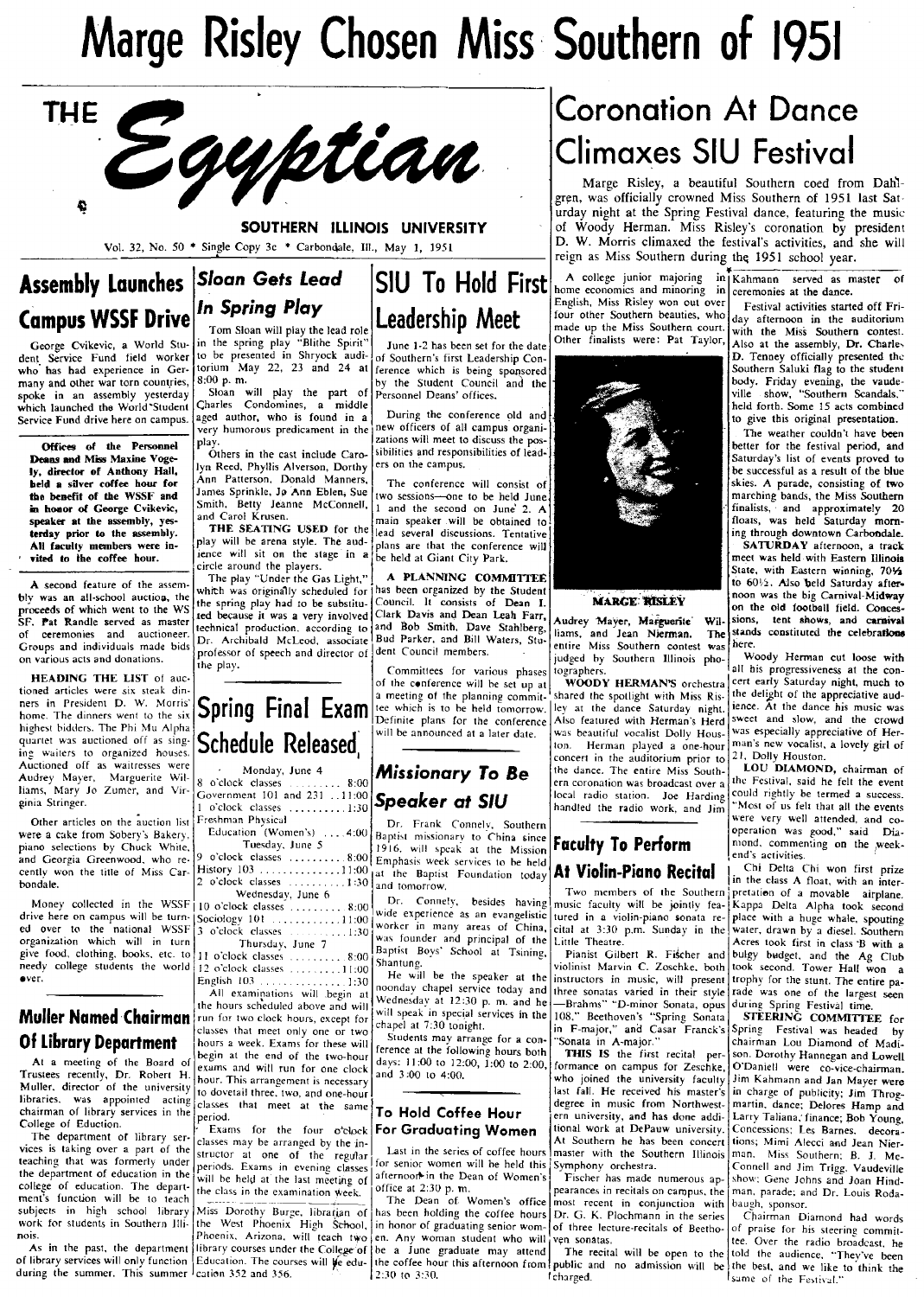### lain't Funny

All the world is thankful to the person who can create laughter. There is something about it which sweeps away an noyance. worry. jealousy, and even disgust.<br>Psychologists tell us there is an element of suddenness

Psychologists tell us there is an element of suddenness **and unexpectedness** in most laugh provoking situations.<br> **External of the state of the artery in** Still another theory has it that disaster almost always **By Harry R** 

Still another theory has it that disaster almost always lurks in the center of the comic situation. In World War 11. it was Bill Maudlin who made the country laugh with the imminence of death.

One of his cartoons. for example, showed a medic lighting a match for all the world and the enemy to see, and remarking, "IS all right. fellows, I'm a non-combatant."

It is also said that comedy is fundamentally a serious thing; in which the emotions must be engaged and where in· difference has no place, and there seems to be no doubt but that we laugh hardest when misfortune comes to someone we do not like. The Saturday Evening Post in its series of Perfect Squelches, has taken advantage of this fact by allowing people to laugh at the pompous fool getting told off with a few choice words.

The off-color joke and the dirty story represent another type of humor which seems to have almost universal appeal -unless perhaps it comes at an inappropriate moment or excites us to that other emotion of disgust.

Many of the so·called dirty jokes we enjoyed as chil dren would now cause us to remark only on the crudeness bf the plot.

When we were a child we thought as a child, and when we became a man we became more selective in the things which caused us to laugh. But although we no longer laugh at the crude jokes of yesteryear. we are now more appreciative Missing books on the sexy side of subtle humor. hidden meanings, and the play on words include "Love Without Fear," two of subtle humor. hidden meanings, and the play on words include "Love Without Fear." two This is not all of the talc. In the talc. In the play on words include "Love Without Fear." two This is not all of the talc. In the t which we were not able to understand or appreciate as chil-  $\frac{1}{2}$  and two books concerning the Kin- happens to more than \$500 every tell what dren.<br>See report. In the field of politics, year, that could be spent for la

<sup>2</sup> We do not feel ourselves to be prudes, but we do feel copies of the "Communist Manifes. fiction, but isn't.<br>ere is somewhat of a difference between humor and raw to" and Marx's "Capital" have also there is somewhat of a difference between humor and raw vulgarity. . disappeared. as well as histories of Notable quote: The man who

Although many of the skits in Friday evening's presen-line United States. "Roosevelt and would rob a steal and would result found. tation of Southern Scandals were very well done, other organizations did not take the trouble to evaluate the components which make a situation funny.

These skits had none of the elements of unexpectedness, pathos. or play on words which would have been enjoyable to the entire audience.

To those organizations who presented the offensive skits: "Pardon us, but your intelligence was not showing." M.L.S.

### What Happened?

The sun was shining: the weather was perfect. So we can't blame the lack of orgaanization and spirit during Spring Festival on the weather this year.

It couldn't be because there weren't enough committees working on the Festival. that's for sure. If. and this is sheer supposition. each student listed on every committee did a share of the work involved, the fault could not lie there.

Lack of publicity seemed to be a big factor. Aside from one large sign over the campus gate. some posters which appeared here and there a few days before the event. and .some advertising with a loud speaker by car, there was little publicity. Of course, the convertible caravan being rained out the Saturday before upset the schedule, since we usually depend a lot on that for publicity.

IT SEEMED TO BE a combination of little things which made the Festival so much of a letdown. It began with the sketchy presentation of the Miss Southern contest on Friday. Inadequate stage lighting, especially the absence of spotlighting on the contestants. detracted much from this event.

And then there was the dedication of the Southern flag. While admirable in itself, it seemed rather out of place at the Miss Southern contest. We listened to a short autobio graphical sketch of the Scott Air Base officer's life, and a few jokes, but heard almost nothing pertaining to a flag dedication. Perhaps a special assembly all its own would have dedication. Perhaps a special assembly all its own would have

**STHE EQUETION** SOUTHERN ILLINOIS UNIVERSITY

Published semi-weekly during the school year, excepting holidays and exam weeks by students of Southern Illinois University, Carbondale, Ill. Entered as second class matter at the Carbondale post office **ander the Act of March 3, 1879.** 

### SIU Exposure

# 71 Volumes 'Missing nce, worry, jealousy, and even disgust.<br>Psychologists tell us there is an element of suddenness **From Book Collection** the university's householders or

The reprint collection was estab- military history, uniforms, and Nalished in the library on Oct. 24 last poleon. year. and since that date-a little

71 volumes have been stolen. at a volumes of poetry, and books on replacement cost to the library of music and painting, have been

Last week we were given an invitation by several members of the library staff to come over for a little chat about missing books and<br>mutilations. The results were appalling. The item mentioned ahove is just one facet of the sordid tale.

Southern's book thieves have varied interests-and some evidently have cultivated tastes. The list of books reported missing from 'the reprint shelves in the six-month period-a total of 63 different titles-range from three novels by Erskine Caldwell to a copy of John Calvin's "Institutes of the Christian Religion." One of the Caldwel! ti tles. incidentally, was "The Sure Hand of  $God.$ "

### been more suitable.

For the vaudeville show we will refer you to another editorial on this page. Enough said.

Some of the parade floats Saturday morning showed a refreshing spark of originality. but the parade as a whole. compared to similar parades. such as Homecoming. was short and rather bedraggled. The fact that Festival week·end coincided with high school band contest made it impossible for Southern Illinois high school bands to appear. We are not blaming am Festival committee for this in the least, but are merely saying that it was unfortunate that the conflict in dates occurred, since bands pad out a parade considerably.

AS FOR THE CONCERT, we think that Herman was tops, a good selection by the dance committee, and one of the best concerts of that type ever presented here. However, it does seem that for this occasion there could have been a few traces of stage decorations-a frame or setting for the band. Aside from the fancy racks, which belonged to Herman. the setup was practically the same as for Maroon band practice on Thursday nights.

And why no special stagelighting here, either? Some of us paid to see Herman .as well as to hear him. When the house lights were dimmed, Herman, his vocalist, and the rest of the band. performed in semi-darkness. with no spotlights used at all. Perhaps it's a policy with Woody not to use spots -we don't know about that.

"Let there be light" seemed to be the general theme at the Festival dance, too, with the first two finalists at the coronation having to stumble up to the band stand in almost total darkness. before the lighting setup started functioning.

All in all, something seemed to be missing from Spring Festival this year besides the rain. We are not accusing any one individual or group. but we think that a little more organization and forethought would have produced a much better Festival. V. M.

### Guess Who?

more than six months-a total of In the field of the arts, several<br>71 volumes have been stolen, at a volumes of poetry, and books on replacement cost to the library of music and painting, have been<br>\$37.85. \$37.~5. ··Iost". Three volumes of Shakespeare, and a number of late novels have also been stolen.

> This is only a smattering of what students steal. The reprint collection has been serving its purpose wonderfully-an average of 25 book orders are received each week. But if the cost of maintaining the collection continues to run SPRINGFIELD CONFERENCE so high, either a closer check of students leaving the shelves will have to be made, or else' the col-<br> $\begin{bmatrix} \text{liam} & \text{H.} & \text{Freeberg, assistant pro-} \\ \text{hection will have to be removed} & \text{fessor of men's physical education} \end{bmatrix}$ lection will have to be removed.

Not much more need be said. It should seem self-evident that the collection should be preserved if at all possible. But a few sticky-fingers can completely destroy this valuable plan for. the rest of the students.





Shortly after completing a first aid course at Southern, a Carbondale housewife used what she had

learned to save her own life.<br>Mrs. Rose Snyder, a member of her right leg. She immediately applied pressure on the femoral pressure point to control bleeding and applied a constricting pressure<br>bandage to the wound as she was taught in the course.

Since Mrs. Snyder was unable to get a doctor immediately, she called Mrs. Ruth Rushing, a university nurse, who took her to the hospital for further care and treatment. Mrs. Snyder probably saved her life by knowing what to do promptly, Mrs. Rushing said.

## FREEBURG SPEAKS AT<br>SPRINGFIELD CONFERENCE

Illinois" was discussed by Dr. Wilat ~Southern Illinois University, at the Illinois Camping conference, Saturday in Springfield. The conference was sponsored by the American Camping Association.

> **ARTICULAR** EOPLE REFER . EERlESS

Do You Know That . . .



Faculty member sketched in last Friday's Egyptian by artist Bill Plater was Richard C. Kohler, instructor in industrial education. Student sketeh was of Jean Dillman. next year's Obelisk editor.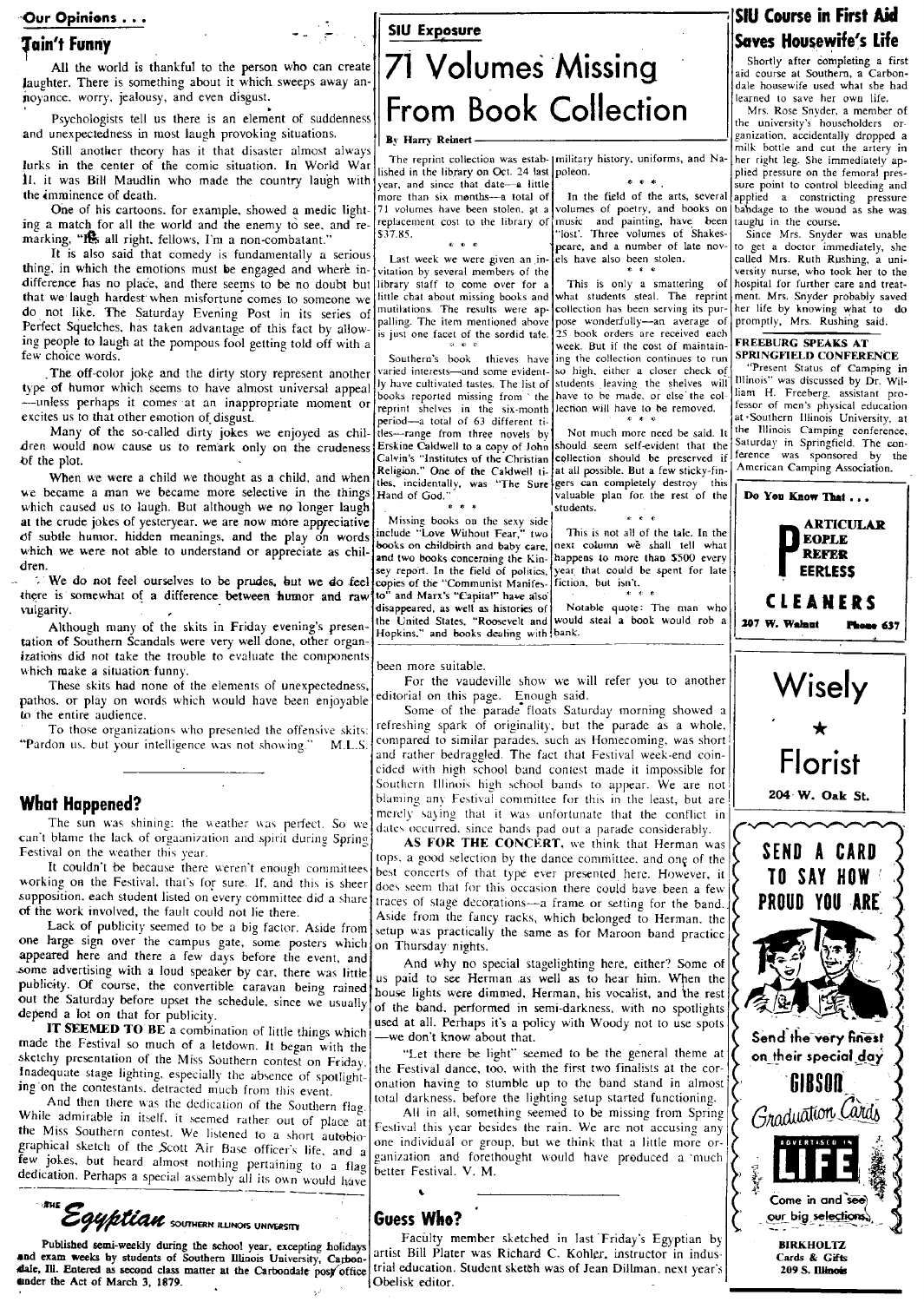## **1951 Miss Southern Finalists**



## **Memorial Scholarship**

Women students who have completed 48 quarter hours, who have at least a 4.0 overall average, and who are in need of financial assistance may apply for the June Vick Memorial Scholarship. Presentation of the award will be made on Honors Day, May 17.

Applications must be made to president; Jean Wallis, secretary; the Office of the Dean of Women not later than May 7.

.<br>Colby Coller

Offered Summer Term Dr. William H. Harlan, associate

**New Sociology Course** 

tives to the Midwestern Convenprofessor of sociology, will offer,<br>for the first time in the summer tion of the organization at Rolla, session, a course on the "Sociology New officers of Gamma Delta of Infancy and Childhood," a senare as follows Erwin Brinkman, ior-level course dealing with the president; Victor Oberheu, vicedefinitive influences of family situations, origins of certain concepts, Bill Neiswinger, treasurer: and and the relationship between early and later development.

> Another course to be offered by Dr. Harlan which will be of interest to graduate students is a seminar in social psychology, (Sociology 565) a four-quarter-hour course devoted to an examination of the most recent trends and research developments in the field of social psychology, with special attention to theories of human nature and the development of personality.



**GAMMA DELTA SENDS** 

Missouri, last week-end.

Irma Strelow, reporter.

DELEGATES TO MEETING

Gamma Delta, Lutheran student

organization, sent three representa-



Ask for it either way ... both trade-marks mean the same thing. BOTTLED UNDER AUTHORITY OF THE COCA-COLA COMPANY

Carbondale Coca-Cola Bottling Company, Inc. C 1951, The Coca-Cola Company

## **THE ARMY STORE** Where You Get The BEST For LESS! 209 E. Main Ph. 1330 YOUR  $\textbf{H}$ ealth! **IS IMPORTANT** THE HEALTH of YOUR



Is Also Important

**BIGG'S** DIXCEL STATION Phone 606 509 S. Illinois

## Career Day Idea Was Dean Shuman's Held at SIU May 12

Dean of Women Helen A. Shuman, who died last week while on leave of absence from Southern, deserves credit for originating the ideas of holding a Hospitality<br>Week-End and a Career Day, according to Leah Farr, acting dean of women.

Dean Shuman's idea for a Career Day was developed just this year when Southern held its first .<br>Career Conference. Tentative plans are to make the Career Conference an annual affair.

While here at Southern. Dean Shuman's main objective was to build an outstanding personnel program. Her greatest concern was the welfare of individual students.

BEING THE FIRST dean of women here at SIU, Miss Shuman had many responsibilities to fill and many precedents to set. However, she was also active in other activities-she sponsored the Panhellenic Council, was a member of the Student Christian Foundation board of control, and belonged to the American Association of University Women and the Busi-<br>ness and Professional Women's Club.

During the war, she organized a Wives Club which gave the school a closer connection with married<br>couples. "This proves that Dean Shuman was very much aware of<br>current problems," said Dean Farr. The dean of women's office has or of Miss Shuman. Anyone inter- office, according to Dean Farr.

# **Music Festival Will Be**

School children from the fifth grade through high school will join with SIU groups and musicians<br>throughout the area to present the second annual all-Southern Illinois<br>Music Festival here May 12. Directed by Floyd V. Wakeland, associate professor of music, the program will be held in McAndrew .<br>Stadium.

An elementary chorus and band, consisting of top performers from grade schools, combined high school bands and choruses, and the Southern Illinois Symphony orchestra are slated to participate in the festival.

MADRIGAL SINGERS from several schools will combine to preservice below the contract of pri-<br>sent a group of numbers. An in-<br>terpretative dance and a folk dance will be performed by members of the university women's physical education department.

Outstanding musicians of Southern Illinois will be honored at the festival. Miss Helen Spann, star of television, concert, and radio, will be the featured soloist.

All jewelry that was ordered be-<br>fore Feb. 10, 1951, by seniors, has arrived at Higgins Jewelry Co., 114 N. Illinois Ave., Carbondale, according to Paka Nordmeyer, senior class president.

ested in contributing to the fund started a memorial fund in hon-should contact the dean of women's